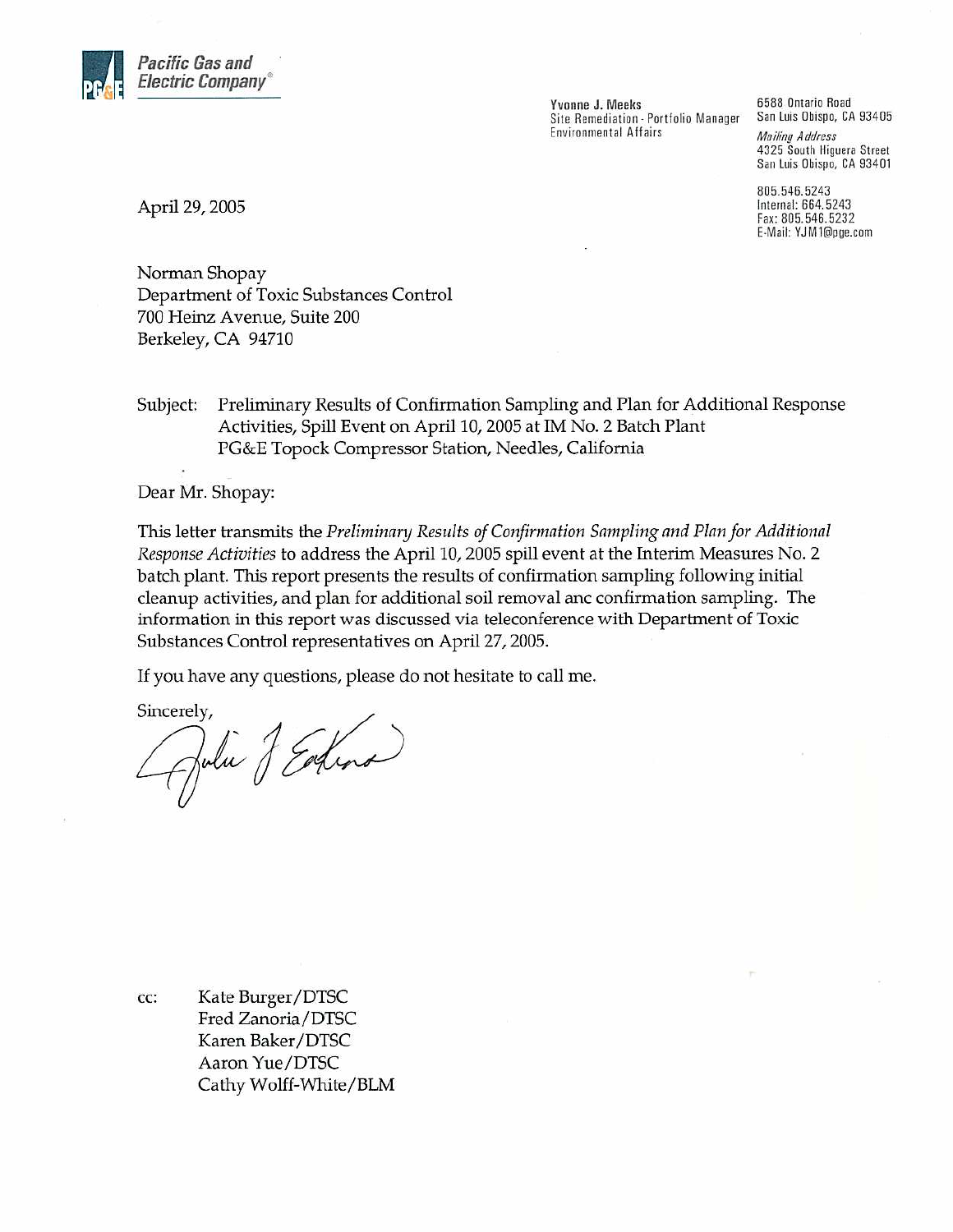# **Preliminary Results of Confirmation Sampling and Plan for Additional Response Activities Spill Event on April 10, 2005 at IM No. 2 Batch Plant PG&E Topock Compressor Station, Needles, California**

On April 10, 2005, a spill of clarifier sludge occurred at the Interim Measure (IM) No. 2 batch treatment plant at the Pacific Gas and Electric Company (PG&E) Topock Compressor Station. Subsequently, a draft work plan was prepared that summarized the spill event, initial cleanup activities, and proposed confirmation sampling plan. The draft work plan was reviewed by the Department of Toxic Substances Control (DTSC) and their comments were incorporated into a final plan on April 22, 2005 (CH2M HILL 2005).

The preliminary confirmation sampling results were discussed via teleconference with DTSC on April 27, 2005. This memorandum summarizes the preliminary results of the confirmation sampling and proposed additional cleanup activities to restore the affected area to pre-existing conditions.

## **Preliminary Results and Plan for Additional Soil Removal and Confirmation Sampling**

Confirmation sampling was completed on April 20 and 21, 2005. On April 20, a sludge sample was collected from the phase separator to characterize the waste. Confirmation samples were collected on April 21, 2005, after DTSC provided verbal comments on the draft confirmation sampling work plan. Mr. Fred Zanoria/DTSC was onsite during confirmation sampling to observe the site conditions and confirmation sample locations.

Table 1 summarizes the preliminary results. Figure 1 shows the approximate confirmation sample locations. The affected area has been divided into three areas for the purpose of determining which areas require additional soil removal: Valve Vault No. 1 Excavation, TW-2S Area, and the Phase Separator Containment Area.

#### **Clarifier Sludge Characteristics**

One sample of the sludge was collected from the phase separator container on April 20, 2005. The sample was analyzed for Title 22 Metals, hexavalent chromium, and total iron. The sludge had detectable concentrations of antimony, arsenic, barium, beryllium, copper, chromium (hexavalent and total), iron, lead, selenium, vanadium, and zinc.

#### **Test Well TW-2S Area**

Two confirmation samples (CS) were collected in the vicinity of test well TW-2S. Sample CS1 was collected in an area not affected by the spill, and sample CS2 was collected within the affected area adjacent to the concrete pad for the TW-2S. The background sample CS1 had a total chromium concentration of 23 milligrams per kilogram (mg/kg), which slightly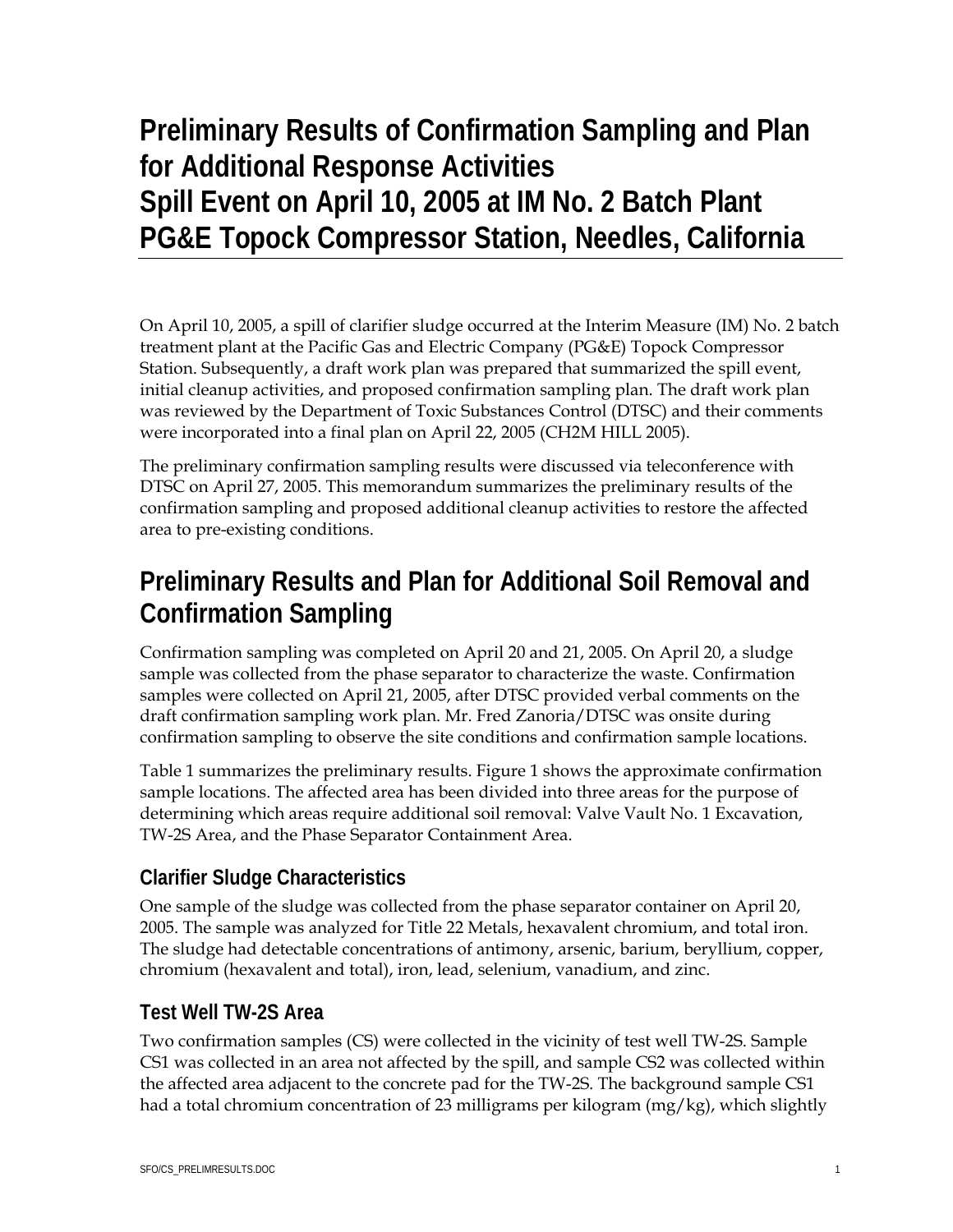exceeded the calculated comparison value of  $18.9 \text{ mg/kg}$ . Analytical results at CS2 were below comparison values. Based on these results, the cleanup in the vicinity of TW-2S is considered complete.

#### **Valve Vault No. 1 Excavation Area**

Three samples were collected within the Valve Vault No. 1 Excavation. Sample CS3 was collected outside of the affected area along the south side of the excavation. Samples CS4 and CS13 were collected within the affected area along the east side of the excavation. The analytical data indicate that residual contamination may be present in the vicinity of CS4 (total chromium of 42 mg/kg) at the southeast corner of the excavation where the spill entered the vault.

Based on these results, additional soil excavation will be completed in the vicinity of CS4 and extend towards CS13. Two additional confirmation samples (CS4 and CS14) will be collected, as shown on Figure 1 (blue squares), and analyzed for a subset of Title 22 metals detected in the sludge sample (antimony, arsenic, barium, beryllium, copper, chromium (total), lead, selenium vanadium, and zinc) and hexavalent chromium.

#### **Phase Separator Container Area**

Eight samples were collected in the Phase Separator Container Area (CS5 through CS12). Sample CS9 was collected outside of the fence line to confirm that the spill did not spread beyond this area. The total chromium result at CS9 of 19 mg/kg was comparable to the calculated comparison value of 18.9 mg/kg. Total chromium concentrations at other locations ranged from 21 to 49 mg/kg, exceeding comparison values.

Based on these results, additional soil excavation around the Phase Separator Container Area is needed. Sample locations within the affected area (CS5 through C12, excluding CS9) will be re-sampled at their staked locations. In addition, two confirmation samples (CS15 and CS16) will also be collected underneath the footprint of the phase separator container (Figure 1). Samples will be analyzed for a subset of Title 22 metals detected in the sludge sample (antimony, arsenic, barium, beryllium, copper, chromium (total), lead, selenium vanadium, and zinc) and hexavalent chromium.

### **Schedule**

Additional soil excavation and confirmation sampling in the Valve Vault No. 1 Excavation are anticipated to be completed on Thursday, April 28. Confirmation samples will be sent to the laboratory and tested on an expedited turnaround time (24 to 48 hours). Laboratory results will be tabulated and sent to the DTSC upon receipt to make a determination if the excavation can be backfilled to reduce further delay in IM No. 3 construction activities.

Additional soil excavation and confirmation sampling around the Phase Separator Container Area is anticipated to begin on Friday, April 28. Additional coordination is required to temporarily move the phase separator containers and roll-off bins. Confirmation samples will be sent to the laboratory and tested on a longer turnaround time (4 days). Upon receipt, laboratory results will be tabulated and sent to the DTSC to make a determination if the cleanup is complete in this area.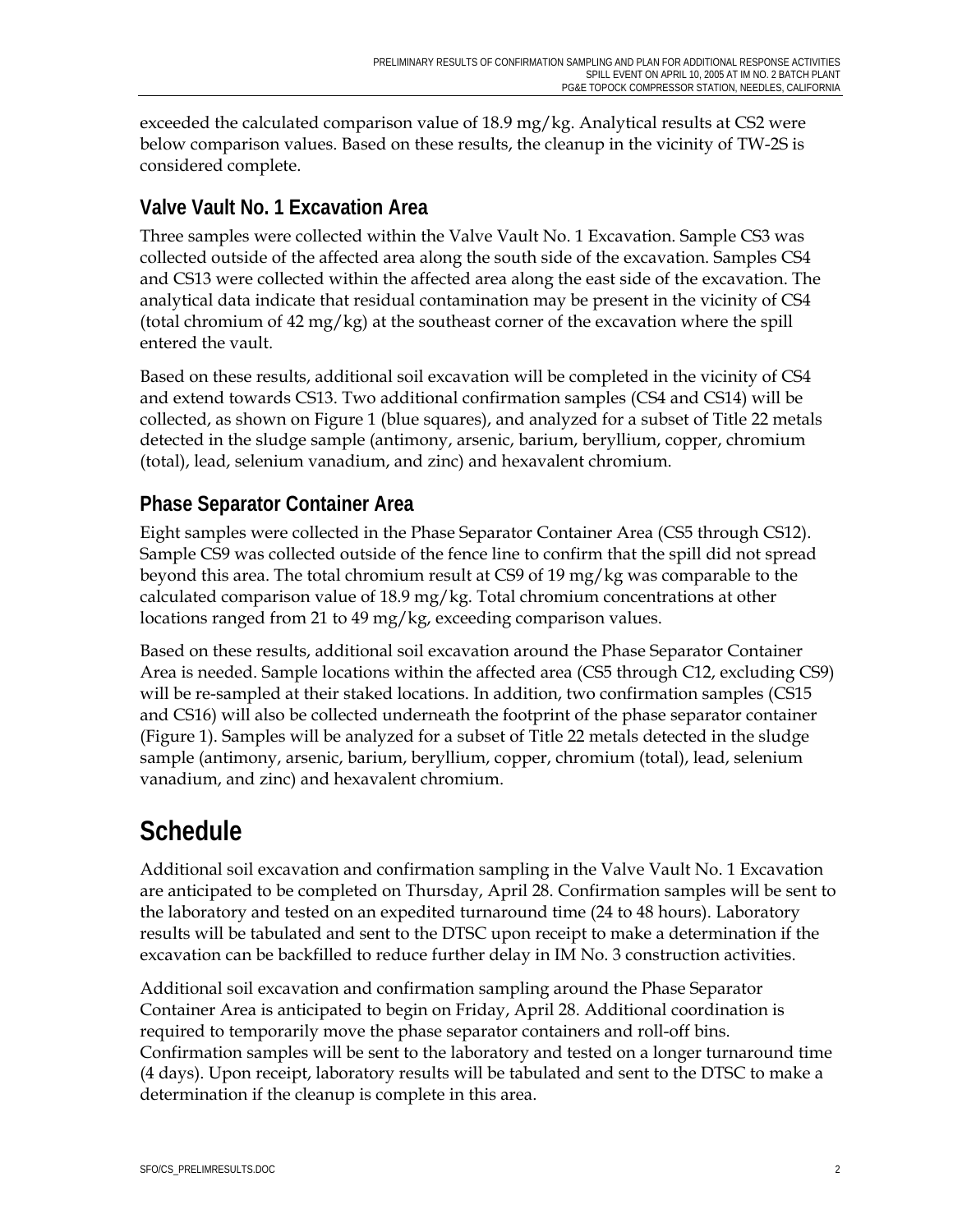As described in the work plan, a report will be prepared once the cleanup activities are complete and data are validated to document the spill event and cleanup efforts.

### **References**

CH2M HILL. 2005. *Confirmation Sampling Work Plan, Spill Event on April 10, 2005 at IM No. 2 Batch Plant, PG&E Topock Compressor Station, Needles, California*. April 22.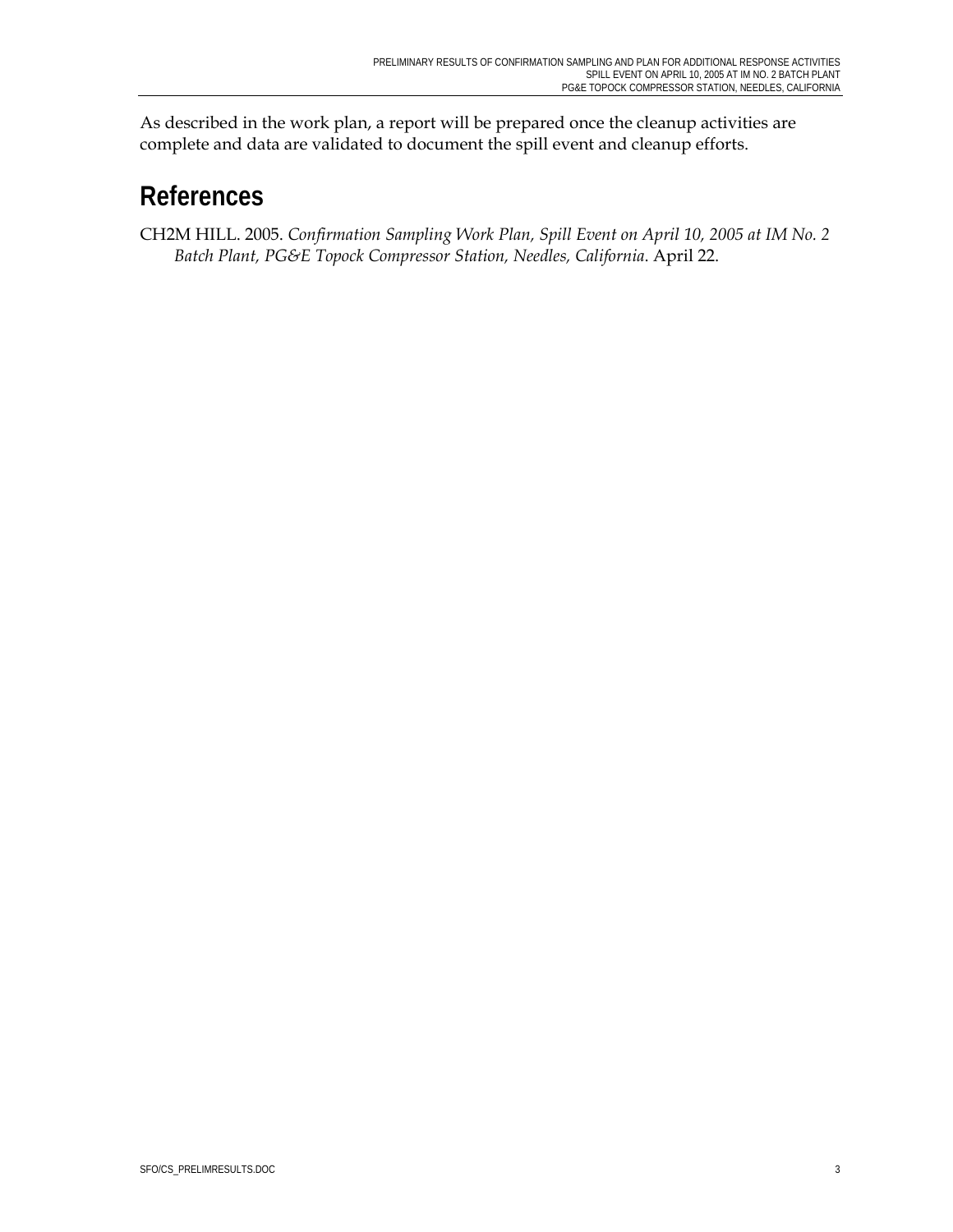|                                                          |           |           |                                   |           |           |           |           | TABLE 1<br>PACIFIC GAS and ELECTRIC              |            |                             |                                                        |           |                    |           |           |           |                       |           |                            |                            |
|----------------------------------------------------------|-----------|-----------|-----------------------------------|-----------|-----------|-----------|-----------|--------------------------------------------------|------------|-----------------------------|--------------------------------------------------------|-----------|--------------------|-----------|-----------|-----------|-----------------------|-----------|----------------------------|----------------------------|
|                                                          |           |           |                                   |           |           |           |           | <b>TOPOCK</b>                                    |            |                             |                                                        |           |                    |           |           |           |                       |           |                            |                            |
|                                                          |           |           |                                   |           |           |           |           | <b>BATCH TREATMENT</b>                           |            |                             |                                                        |           |                    |           |           |           |                       |           |                            |                            |
|                                                          |           |           |                                   |           |           |           |           | <b>CONFIRMATION SAMPLES</b><br>Sampled 4/21/2005 |            |                             |                                                        |           |                    |           |           |           |                       |           |                            |                            |
| Location                                                 | Antimony  |           | Arsenic (cancer)<br>Arsemic (nom. | Barium    | Beryllin  | Cadmium   | Cobalt    | Copper                                           | Hexalexell | Total chromium<br>chromium® | $\mathcal{L}_{\mathbf{e}_{\mathbf{\mathfrak{q}}_{Q}}}$ | Mercury   | <b>Inchocentin</b> | Nickey    | Selenium  | Silker    | Thaili <sub>thy</sub> | Vanaqiya  | $\dot{\hat{\mathbf{v}}}_c$ | $k_{\mathcal{O}_{\gamma}}$ |
| <b>Comparison Values</b>                                 |           |           |                                   |           |           |           |           |                                                  |            |                             |                                                        |           |                    |           |           |           |                       |           |                            |                            |
| Site Background <sup>b</sup>                             | <b>ND</b> | 4.81      | 4.81                              | 425       | 3.26      | <b>ND</b> | 9.38      | 19.2                                             | <b>NA</b>  | 32.4                        | 8.4                                                    | <b>ND</b> | 0.542              | 21.6      | 0.927     | <b>NA</b> | <b>ND</b>             | 38.7      | 55.2                       | 23,900                     |
| MW-20 bench Background <sup>c</sup>                      |           |           |                                   |           |           |           |           |                                                  |            | 18.9                        |                                                        |           |                    |           |           |           |                       |           |                            |                            |
| <b>Samples Collected in Vicinity of TW-2S</b>            |           |           |                                   |           |           |           |           |                                                  |            |                             |                                                        |           |                    |           |           |           |                       |           |                            |                            |
| IM2-CS1-042105                                           |           |           |                                   |           |           |           |           |                                                  | <b>ND</b>  | 23                          |                                                        |           |                    |           | 0.82      |           |                       |           |                            | 13000                      |
| IM2-CS2-042105                                           |           |           |                                   |           |           |           |           |                                                  | <b>ND</b>  | 14                          |                                                        |           |                    |           | 0.96      |           |                       |           |                            | 12000                      |
| <b>Samples Collected in Valve Vault No. 1 Excavation</b> |           |           |                                   |           |           |           |           |                                                  |            |                             |                                                        |           |                    |           |           |           |                       |           |                            |                            |
| IM2-CS3-042105                                           |           |           |                                   |           |           |           |           |                                                  | <b>ND</b>  | 17                          |                                                        |           |                    |           | 0.67      |           |                       |           |                            | 13000                      |
| IM2-CS4-042105                                           |           |           |                                   |           |           |           |           |                                                  | 0.47       | 42                          |                                                        |           |                    |           | 0.78      |           |                       |           |                            | 10000                      |
| IM2-CS13-042105                                          |           |           |                                   |           |           |           |           |                                                  | <b>ND</b>  | 11                          |                                                        |           |                    |           | 0.78      |           |                       |           |                            | 7200                       |
| <b>Samples Collected Around Phase Separator</b>          |           |           |                                   |           |           |           |           |                                                  |            |                             |                                                        |           |                    |           |           |           |                       |           |                            |                            |
| IM2-CS5-042105                                           | <b>ND</b> | 7.1       | 7.1                               | 140       | <b>ND</b> | <b>ND</b> | ND        | 9                                                | <b>ND</b>  | 21                          | 8.6                                                    | <b>ND</b> | <b>ND</b>          | 7.7       | 0.9       | <b>ND</b> | <b>ND</b>             | 33        | 26                         | 11000                      |
| IM2-CS6-042105                                           | <b>ND</b> | 6.9       | 6.9                               | 990       | <b>ND</b> | <b>ND</b> | 5.3       | 10                                               | <b>ND</b>  | 46                          | 8.4                                                    | <b>ND</b> | <b>ND</b>          | 10        | $1.7$     | <b>ND</b> | <b>ND</b>             | 28        | 79                         | 14000                      |
| IM2-CS7-042105                                           |           |           |                                   |           |           |           |           |                                                  | <b>ND</b>  | 30                          |                                                        |           |                    |           | 1.1       |           |                       |           |                            | 13000                      |
| IM2-CS8-042105                                           |           |           |                                   |           |           |           |           |                                                  | <b>ND</b>  | 28                          |                                                        |           |                    |           | 0.67      |           |                       |           |                            | 12000                      |
| IM2-CS9-042105                                           |           |           |                                   |           |           |           |           |                                                  | <b>ND</b>  | 19                          |                                                        |           |                    |           | 0.79      |           |                       |           |                            | 12000                      |
| IM2-CS10-042105                                          |           |           |                                   |           |           |           |           |                                                  | <b>ND</b>  | 49                          |                                                        |           |                    |           | $1.1$     |           |                       |           |                            | 11000                      |
| IM2-CS11-042105                                          | <b>ND</b> | 5.5       | 5.5                               | 120       | <b>ND</b> | <b>ND</b> | <b>ND</b> | 11                                               | 0.45       | 34                          | 20                                                     |           | <b>ND</b>          | 10        | $1.2$     | <b>ND</b> | <b>ND</b>             | 25        | 32                         | 12000                      |
| IM2-CS90-042105<br>(blind duplicate of CS11)             | <b>ND</b> | 4.4       | 4.4                               | 130       | <b>ND</b> | <b>ND</b> | <b>ND</b> | 8.4                                              | <b>ND</b>  | 29                          | 16                                                     | <b>ND</b> | <b>ND</b>          | 8.1       | 0.97      | <b>ND</b> | <b>ND</b>             | 22        | 27                         | 9900                       |
| IM2-CS12-042105                                          |           |           |                                   |           |           |           |           |                                                  | <b>ND</b>  | 29                          |                                                        |           |                    |           | <b>ND</b> |           |                       |           |                            | 12000                      |
| <b>Equipment Blank</b>                                   |           |           |                                   |           |           |           |           |                                                  |            |                             |                                                        |           |                    |           |           |           |                       |           |                            |                            |
| IM2-CSRINSATE-042105                                     | <b>ND</b> | <b>ND</b> | <b>ND</b>                         | <b>ND</b> | <b>ND</b> | <b>ND</b> | <b>ND</b> | <b>ND</b>                                        | <b>ND</b>  | <b>ND</b>                   | <b>ND</b>                                              | <b>ND</b> | <b>ND</b>          | <b>ND</b> | <b>ND</b> | <b>ND</b> | <b>ND</b>             | <b>ND</b> | <b>ND</b>                  | <b>ND</b>                  |
| <b>Sludge Sample</b>                                     |           |           |                                   |           |           |           |           |                                                  |            |                             |                                                        |           |                    |           |           |           |                       |           |                            |                            |
| 042005-IM2-SLG TTLC                                      | 11.6      | 10.7      | 10.7                              | 6.47      | 7.97      | <b>ND</b> | <b>ND</b> | 3.88                                             | 230        | 3810                        | 2.33                                                   | <b>ND</b> | <b>ND</b>          | <b>ND</b> | 50.4      | <b>ND</b> | <b>ND</b>             | 8.53      | 24.4                       | 27600                      |
| 042005-IM2-SLG TCLP (mg/L)                               |           | ND        | <b>ND</b>                         | 0.139     |           | <b>ND</b> |           |                                                  |            | 0.174                       | <b>ND</b>                                              | <b>ND</b> |                    |           | <b>ND</b> | <b>ND</b> |                       |           |                            |                            |
| 042005-IM2-SLG STLC (mg/L)                               |           |           |                                   |           |           |           |           |                                                  |            | 277                         |                                                        |           |                    |           |           |           |                       |           |                            |                            |

**Results are raw laboratory results. The data have not been validated and qualified.**

Bold and highlighted values indicate exceedances of comparison values.

All sample results are in mg/Kg unless otherwise noted.

ND- Not detected at the RL

<sup>a</sup>Reporting Limit (RL) for hexavalent chromium by Method 7199 is approximately 0.4 mg/kg. Final reporting limit may vary after data are validated.

<sup>b</sup>Site background concentrations from 0 to 10 feet below ground surface from draft RFI report, Table 10-1 (CH2M HILL 2005b)

<sup>c</sup>Calculated site specific background concentrations based on the parametric best estimate of 95th percentile using RFI dataset from MW-20 bench (CH2M HILL 2005b).